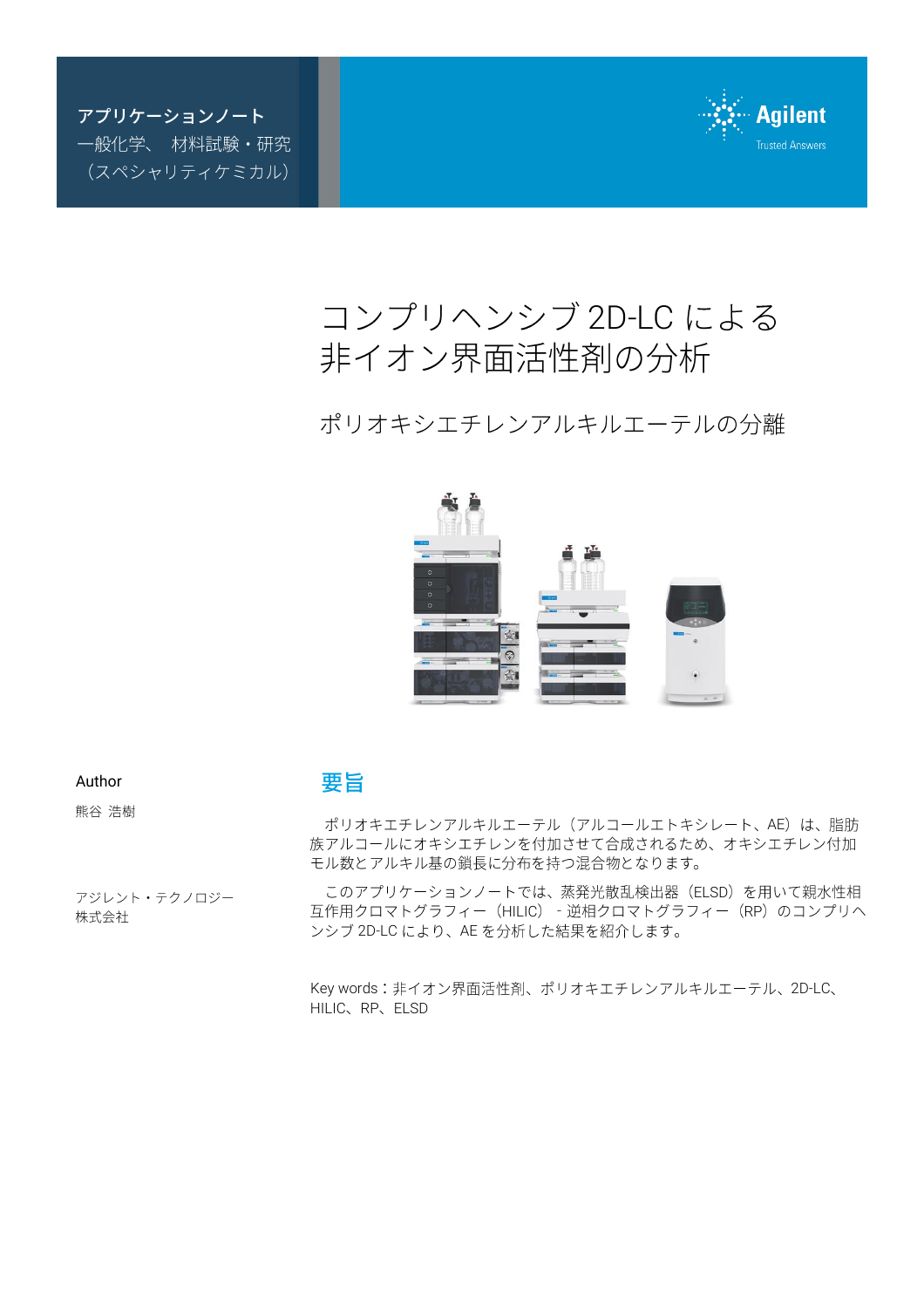## はじめに

ポリオキシエチレンアルキルエーテル(アルコールエトキ シレート、AE)は図1のような構造を持つ非イオン界面活性 剤で、化粧品や洗剤、乳化剤など幅広い用途で使用されて います。AEは脂肪族アルコールにオキシエチレン (EO)を 付加させることにより合成されますが、一般にはアルキル 鎖長及びEO付加モル数に分布を持つ混合物となります。ア ルキル鎖長及びEO付加モル数の分布はAEの起泡性などの特 性に影響するため、その分布状態を把握することは重要で す。



2D-LCは、分離条件の異なる2つのLCを組合わせることで 高いピークキャパシティを得る分離手法です。AEに対して、 アルキル鎖長の分布を逆相クロマトグラフィー (RP) で、 EO付加モル数の分布を親水性相互作用クロマトグラフィー (HILIC) でコンプリヘンシブ2D-LCを行うと、1回の試料注 入でアルキル鎖長及びEO付加モル数の分布を同時に解析す ることができます。今回は、AEをHILIC → RPのコンプリへ ンシブ2D-LCで分析しました。AEはUV吸収をほとんど持た ないため、蒸発光散乱検出器 (ELSD) を検出器として用い ました。

# システム

Agilent Infinity 2D-LC Solution 1290 Inifinty II ハイスピードポンプ(G7120A) 1260 Infinity II クォータナリポンプ(G7111B) 1290 Inifinty II マルチサンプラ (G7167B) 1290 Inifinty II マルチカラムサーモスタット (G7116B) 1260 Infinity II 蒸発光散乱検出器(ELSD) (G4260B) 2-Position/4-Port Duo valve (G4236A) OpenLab CDS ChemStation ZOEX LCxLC Software



図2 流路図

# 分析条件

#### 1D

```
\overline{D} \overline{D} : Poroshell 120 HILIC, 2.1 x 150 mm, 2.7 um
          (部品番号;693775-901)
移動相: A; 50 mM 酢酸アンモニウム
        B; 
流速: 0.1 mL/min (0 ~75min), 0.3 mL/min(75.1~ 95 min)
グラジエント: 97% B(0 min) → 97% B (10 min) →
                80% B (60 min) \rightarrow 80% B (75 min) \rightarrow97% B (75.1 min) \rightarrow 97% B (95 min)
カラム温度: 25℃
2D 
カラム: ZORBAX Eclipse Plus C8 RRHD, 3 x 50 mm, 1.8 μm
          (部品番号; 959941-306)
移動相: A; 50 mM 酢酸アンモニウム
        B; 
流速: 1.8 mL/min
グラジエント: 80% B (0 min) → 95% B (0.33 min) →
                95% B (0.42 min) \rightarrow 80% B (0.43 min) \rightarrow80% B (0.8 min)
カラム温度: 55 ℃
試料注入量:5 uL
Duo valve \forall y \in \mathcal{Y} \cup \mathcal{Y} \cup \mathcal{Y} \cup \mathcal{Y} \subseteq \mathcal{Y} \cup \mathcal{Y}モジュレーション時間: 0.8 min
```
検出: ELSD, ネブライザ温度 40 ℃ 蒸発管温度 80 ℃

ガス流量 1.3 SLM

試料: AEはSigma Aldrichから購入しました。

表1実験に使用したAE

| 名称                    | アルキル鎖           | オキシエチレン<br>の重合度 |
|-----------------------|-----------------|-----------------|
| Brij® L23             | C <sub>12</sub> | 23              |
| Brij <sup>®</sup> C10 | C <sub>16</sub> | 10              |
| Brij® 58              | C <sub>16</sub> | 20              |
| Brij® O10             | $C18:1(n-9)$    | 10              |
| Brij® O20             | $C18:1(n-9)$    | 20              |
| Brij® S10             | C <sub>18</sub> | 10              |
| Brij <sup>®</sup> S20 | C <sub>18</sub> | 20              |
|                       |                 |                 |

BrijはCroda International PLCの登録商標です。

AEは0.1 mg/Lアセトニトリル溶液に調製しました。

## 結果

#### **HILICによるAEの分離**

Brij® C10、C20、S20をHILICで分離した結果を図3~5に 示します。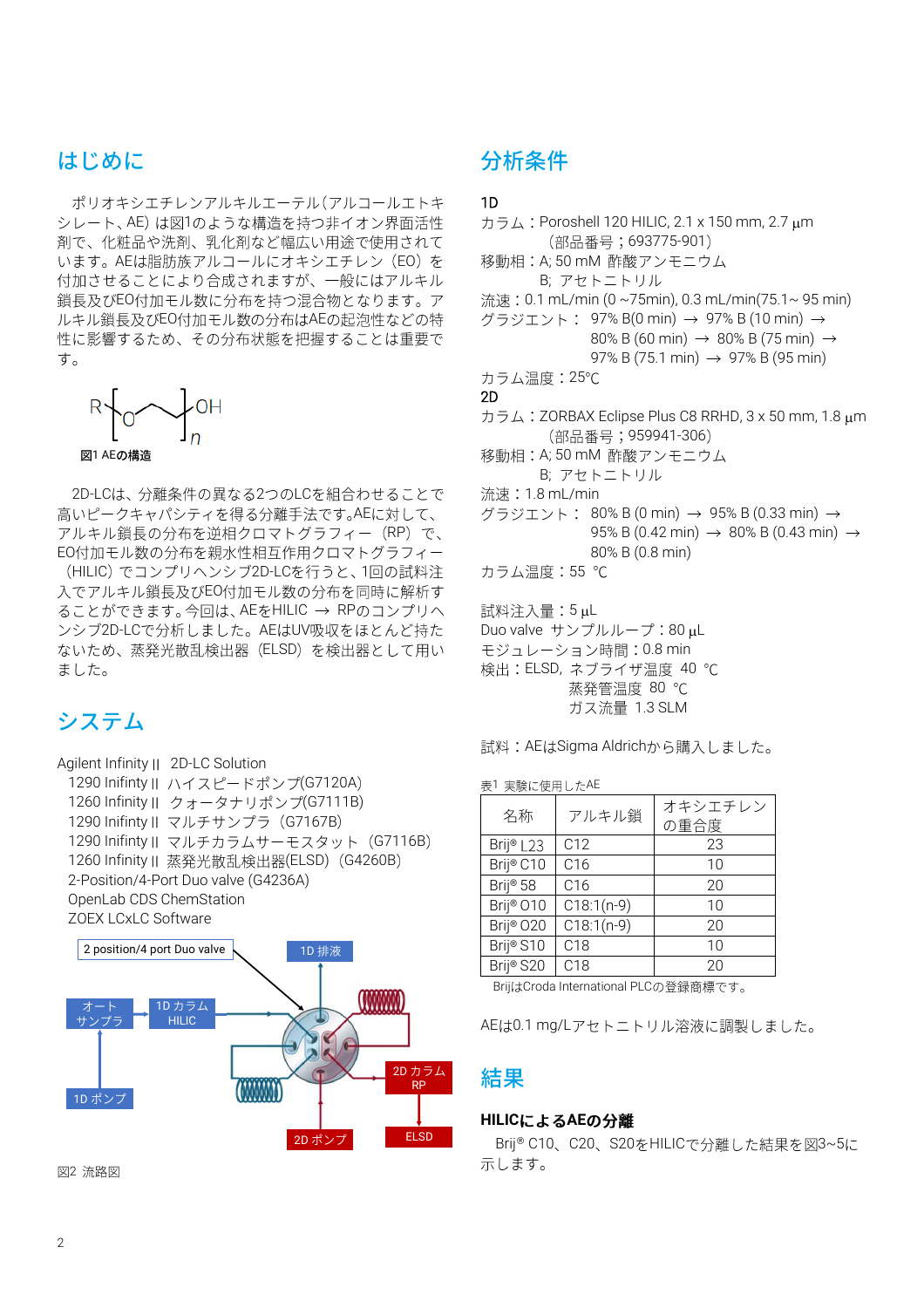

5 HILIC Brij® S20 0 20 40 min

 $\mathbf{a}$ 

EOの付加数に応じたピークを検出することができ、EO

の付加数が増える(親水性が大きくなる)と保持が強くな ることがわかりました(主としてEO付加数の違いによる 分離)。

#### **RPによるAEの分離**

RPでAEを分離した結果を図6に示します。



図6 RPによるAEの分離

EO付加数が同程度のAEでは、アルキル鎖が長くなると保 持が強くなることがわかりました(主としてアルキル鎖長 の違いによる分離)。

### コンプリヘンシブ2D-LCによるAEの分離

1D: HILIC、2D: RPのコンプリヘンシブ2D-LCでL23, C20, 020, S20の混合物 (各0.1 mg/L) を分析した結果を図7, 8 に示します。



図7 L23, C20,020, S20混合物のコンプリヘンシブ2D-LC(2D view)



図8 L23, C20,O20, S20混合物のコンプリヘンシブ2D-LC(3D plot)

EOの付加数が同じC20, O20, S20を比較すると、HILICで はほぼ同じ時間に溶出している一方で、RPではアルキル 鎖長により分離できていることがわかりました。 また、C20, O20, S20とL23を比較すると、EO付加数の分 布がL23では小さいこともわかりました。

# まとめ

HILICとRPを用いてAEを分析したところ、HILICではEO の付加数による分離、RPではアルキル鎖長の違いによる 分離が確認されました。Agilent Infinity II 2D-LC Solution によるコンプリヘンシブ2D-LCを行ったところ、EOの付加 数の分布やアルキル鎖長の差異を1回の分析で簡便に確認 することができました。

Agilent Infinity II 2D-LC Solutionは、界面活性剤のよう に混合物として使用される化学製品の特性解析に有効であ ると思われます。